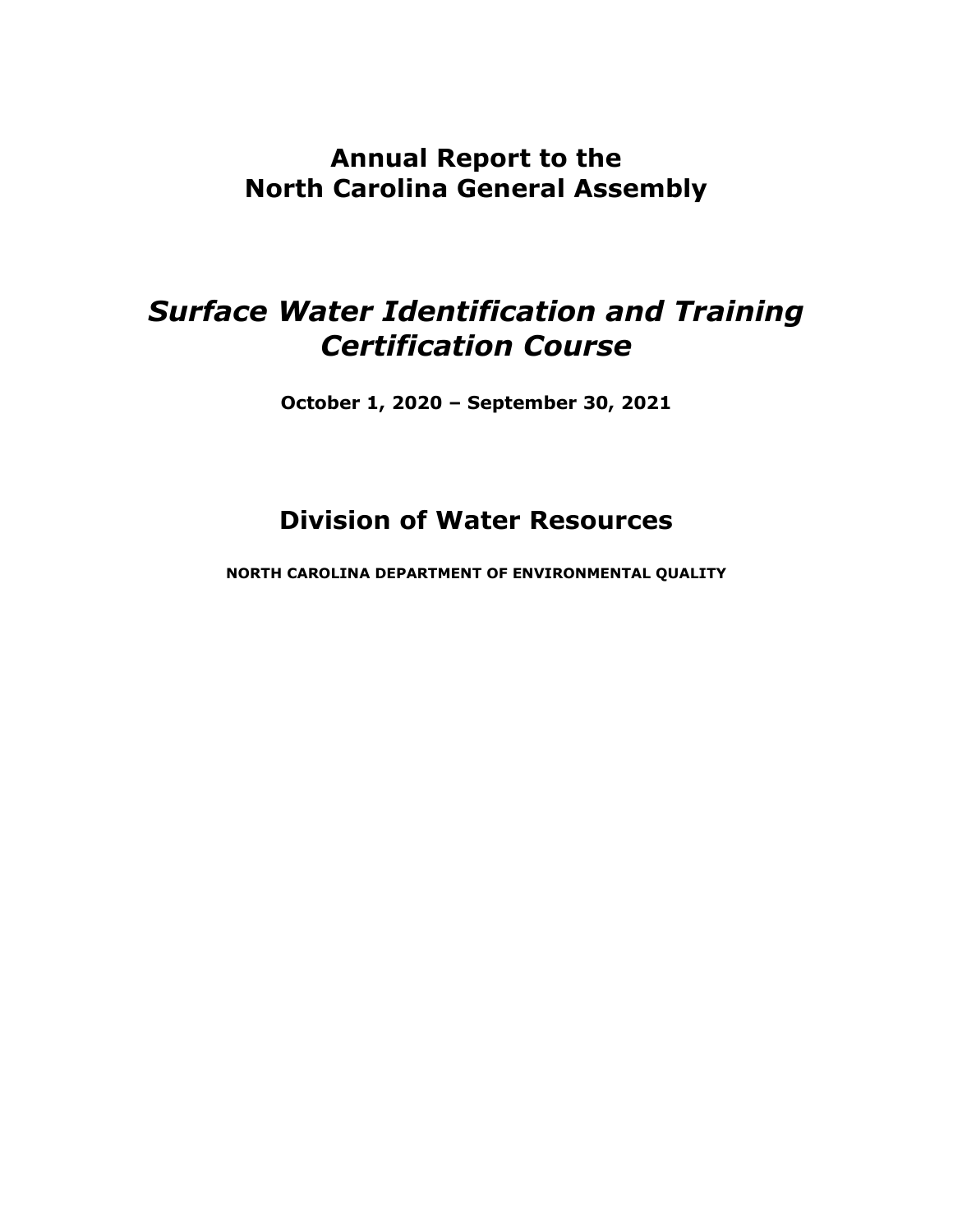## **Surface Water Identification and Training Certification Course Annual Report – 2021** In accordance with G.S. 143-214.25A

Background: The Surface Water Identification Training and Certification (SWITC) Course is offered by the Division of Water Resources, Water Quality Programs (formerly known as the Division of Water Quality prior to August 1, 2013, and hereinafter referred to as "DWR") to comply with N.C. General Statute 143-214.25A. This statute requires DWR to train and certify staff within the North Carolina Forest Service (NCFS), local governments with delegated riparian buffer programs, and DWR. This training certification is required to determine where surface waters are present and thus where the riparian buffer rules apply.

Courses: Between October 1, 2020 and September 30, 2021, DWR offered two SWITC training courses. Both courses were adjusted to include virtual components, modified field portions and smaller class sizes due to COVID restrictions. One course took place across multiple dates and locations: October 6-7 (virtually), November 10 (in-person field instruction in Raleigh), and November 17-18, 2020 (in-person field instruction and testing in Washington, NC). The other class took place June 7-11, 2021 at NCSU's Weaver Labs and at established field locations in and near Raleigh. Due to lack of funding for these courses, DWR has partnered with NC State University to offer classes. Below is the summary of the courses.

October / November 2020: 8 participants attended. All were DWR staff, 4 from the Washington Regional Office and 4 from the Wilmington Regional Office.

June 2021: 21 participants attended, 7 of whom were DWR employees (1 representing Asheville Regional Office, 1 from Mooresville Regional Office, 2 from Raleigh Regional Office, 2 from Winston-Salem Regional Office, and 1 from Central Office Transportation Permitting Branch). In addition, 2 NCFS staff, 5 local government representatives (3 of which were from delegated/ designated communities), and 7 employed by private consulting firms attended the course.

Certifications: DWR issued 8 new certifications in October/November 2020 and 12 new certifications in June 2021 to DWR staff, NCFS staff, and delegated local government staff as a result of these courses. These 20 individuals are certified to determine where surface waters are present and thus where the riparian buffer rules apply. DWR also issued 8 training certificates in June 2021 to other individuals that successfully completed the course. These 28 individuals are not eligible to be officially certified because they do not meet the certification criteria in G.S. 143-214.25A.

Effectiveness: DWR consistently receives positive feedback about this course. The class also fills quickly upon opening of registration and consistently carries a waitlist. DWR asked the participants to rate their level of knowledge before the course (on a scale of 1-5). The average was 1.9 in November 2020 and 2.6 in June 2021. DWR asked the participants to rate their level of knowledge again after the course, and the average was 3.8 in November 2020 and 4.6 in June 2021.